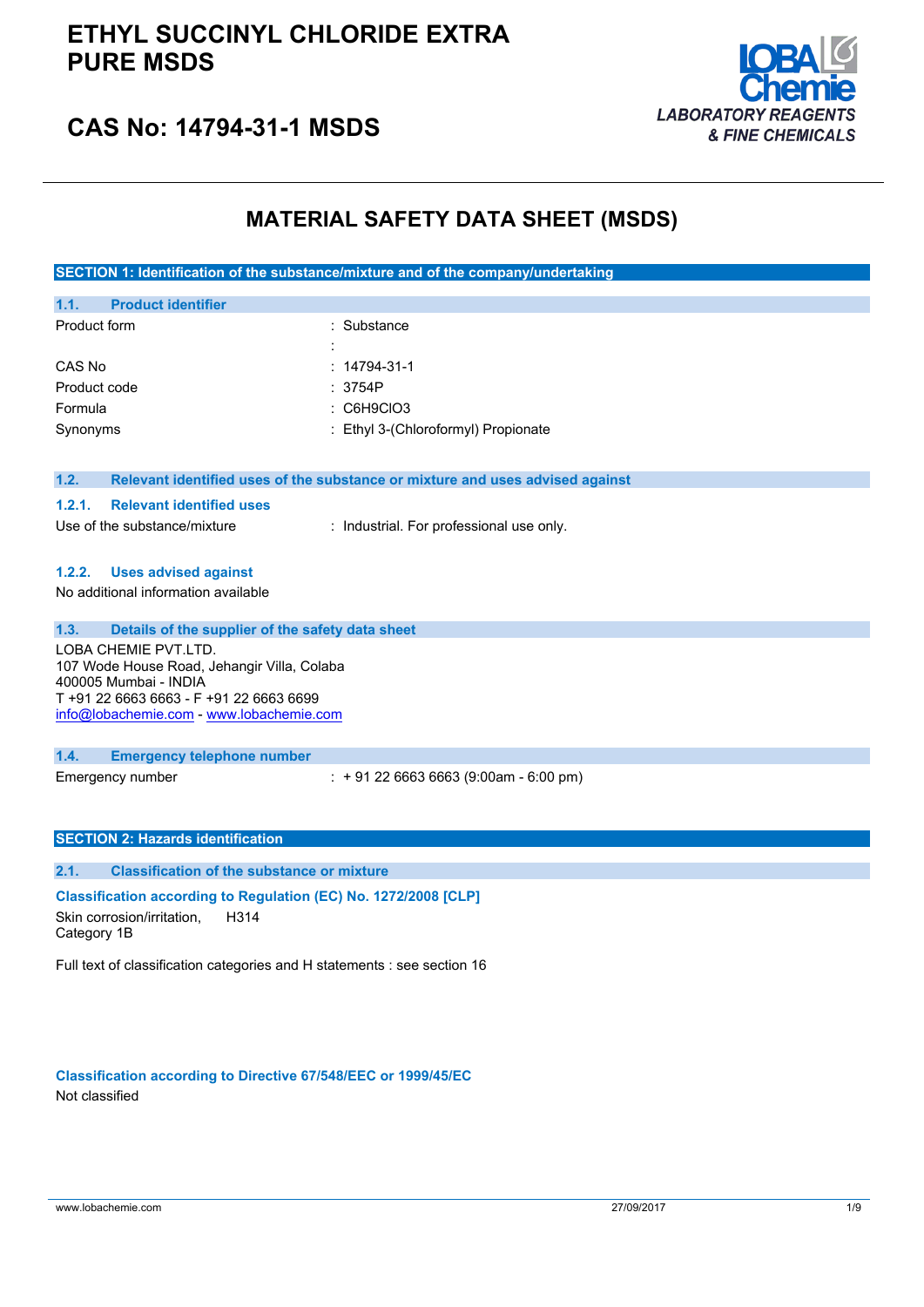Safety Data Sheet

### **Adverse physicochemical, human health and environmental effects**

No additional information available

| 2.2. | <b>Label elements</b>                                      |                                                                                                                                                                                                                                                                                                             |
|------|------------------------------------------------------------|-------------------------------------------------------------------------------------------------------------------------------------------------------------------------------------------------------------------------------------------------------------------------------------------------------------|
|      | Labelling according to Regulation (EC) No. 1272/2008 [CLP] |                                                                                                                                                                                                                                                                                                             |
|      | Hazard pictograms (CLP)                                    | GHS05                                                                                                                                                                                                                                                                                                       |
|      | Signal word (CLP)                                          | : Danger                                                                                                                                                                                                                                                                                                    |
|      | Hazard statements (CLP)                                    | : H314 - Causes severe skin burns and eye damage                                                                                                                                                                                                                                                            |
|      | Precautionary statements (CLP)                             | : P280 - Wear protective gloves, protective clothing, eye protection, face protection<br>P305+P351+P338 - IF IN EYES: Rinse cautiously with water for several minutes.<br>Remove contact lenses, if present and easy to do. Continue rinsing<br>P310 - Immediately call a POISON CENTER or doctor/physician |

### **2.3. Other hazards**

### No additional information available

## **SECTION 3: Composition/information on ingredients 3.1. Substance**

| <b>Name</b>                                       | <b>Product identifier</b> | $\frac{9}{6}$ |
|---------------------------------------------------|---------------------------|---------------|
| SUCCINYI<br>. CHLORIDE EXTRA PURE<br><b>ETHVI</b> | 14794-31-<br>(CAS No)     | 100           |

Full text of R- and H-phrases: see section 16

# **3.2. Mixture** Not applicable **SECTION 4: First aid measures**

| 4.1.<br><b>Description of first aid measures</b>                    |                                                                                                                                                                   |
|---------------------------------------------------------------------|-------------------------------------------------------------------------------------------------------------------------------------------------------------------|
| First-aid measures after inhalation                                 | : Remove person to fresh air and keep comfortable for breathing. Give oxygen or<br>artificial respiration if necessary. Get medical advice/attention.             |
| First-aid measures after skin contact                               | : Take off contaminated clothing. Wash with plenty of soap and water. Get medical<br>advice/attention.                                                            |
| First-aid measures after eye contact                                | : Rinse cautiously with water for several minutes. Remove contact lenses, if present<br>and easy to do. Continue rinsing. Get immediate medical advice/attention. |
| First-aid measures after ingestion                                  | : Rinse mouth out with water. Get medical advice/attention. Do NOT induce vomiting.                                                                               |
| 4.2.<br>Most important symptoms and effects, both acute and delayed |                                                                                                                                                                   |
| Symptoms/injuries after skin contact                                | : Causes severe burns.                                                                                                                                            |
| Symptoms/injuries after eye contact                                 | : Causes serious eve damage.                                                                                                                                      |

### **4.3. Indication of any immediate medical attention and special treatment needed**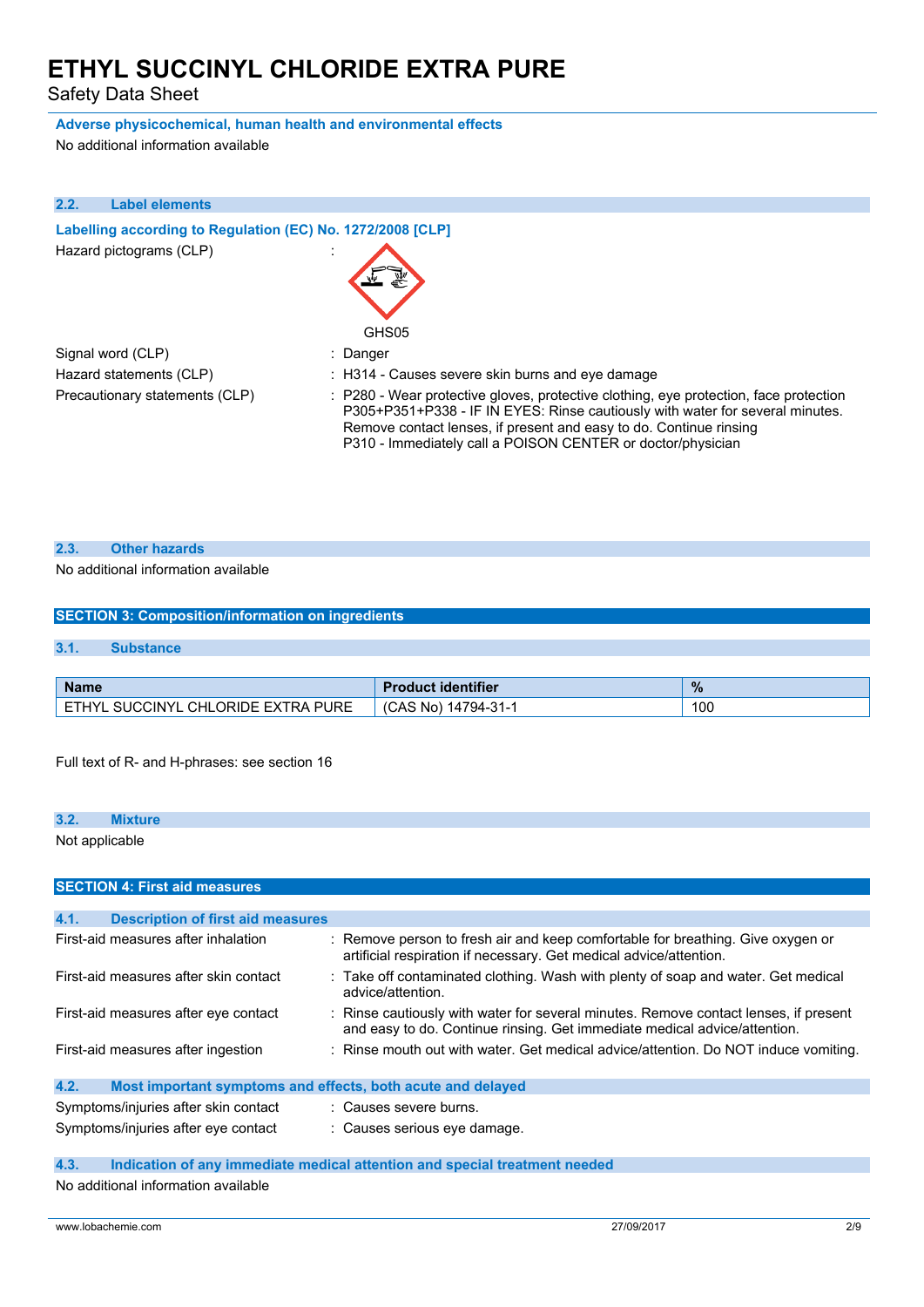Safety Data Sheet

| <b>SECTION 5: Firefighting measures</b>                                                              |                                                                                                    |
|------------------------------------------------------------------------------------------------------|----------------------------------------------------------------------------------------------------|
| 5.1.<br><b>Extinguishing media</b>                                                                   |                                                                                                    |
| Suitable extinguishing media                                                                         | : Water spray. Foam. Dry powder. Carbon dioxide.                                                   |
| Unsuitable extinguishing media                                                                       | : Do not use a heavy water stream.                                                                 |
|                                                                                                      |                                                                                                    |
| 5.2.<br>Special hazards arising from the substance or mixture<br>No additional information available |                                                                                                    |
|                                                                                                      |                                                                                                    |
| <b>Advice for firefighters</b><br>5.3.                                                               |                                                                                                    |
| Protection during firefighting                                                                       | : Do not enter fire area without proper protective equipment, including respiratory<br>protection. |
| <b>SECTION 6: Accidental release measures</b>                                                        |                                                                                                    |
| 6.1.                                                                                                 | Personal precautions, protective equipment and emergency procedures                                |
| 6.1.1.<br>For non-emergency personnel                                                                |                                                                                                    |
| <b>Emergency procedures</b>                                                                          | : Evacuate unnecessary personnel.                                                                  |
|                                                                                                      |                                                                                                    |
| For emergency responders<br>6.1.2.<br>Protective equipment                                           | : Use personal protective equipment as required.                                                   |
| <b>Emergency procedures</b>                                                                          | : Ventilate area.                                                                                  |
|                                                                                                      |                                                                                                    |
| 6.2.<br><b>Environmental precautions</b>                                                             |                                                                                                    |
| Avoid release to the environment.                                                                    |                                                                                                    |
| 6.3.<br>Methods and material for containment and cleaning up                                         |                                                                                                    |
| Methods for cleaning up                                                                              | : Collect spillage. On land, sweep or shovel into suitable containers. Soak up spills              |
|                                                                                                      | with inert solids, such as clay or diatomaceous earth as soon as possible.                         |
| 6.4.<br><b>Reference to other sections</b>                                                           |                                                                                                    |
| No additional information available                                                                  |                                                                                                    |
| <b>SECTION 7: Handling and storage</b>                                                               |                                                                                                    |
|                                                                                                      |                                                                                                    |
| 7.1.<br><b>Precautions for safe handling</b><br>Precautions for safe handling                        | : Avoid contact with skin and eyes. Do not breathe vapours. Provide good ventilation               |
|                                                                                                      | in process area to prevent formation of vapour.                                                    |
| Hygiene measures                                                                                     | Wash hands and other exposed areas with mild soap and water before eating,                         |
|                                                                                                      | drinking or smoking and when leaving work.                                                         |
| 7.2.<br><b>Conditions for safe storage, including any incompatibilities</b>                          |                                                                                                    |
| Storage conditions                                                                                   | : Keep container tightly closed. Store in a well-ventilated place. Keep cool.                      |
|                                                                                                      |                                                                                                    |
| <b>Specific end use(s)</b><br>7.3.                                                                   |                                                                                                    |
| No additional information available                                                                  |                                                                                                    |
| <b>SECTION 8: Exposure controls/personal protection</b>                                              |                                                                                                    |
| 8.1.<br><b>Control parameters</b>                                                                    |                                                                                                    |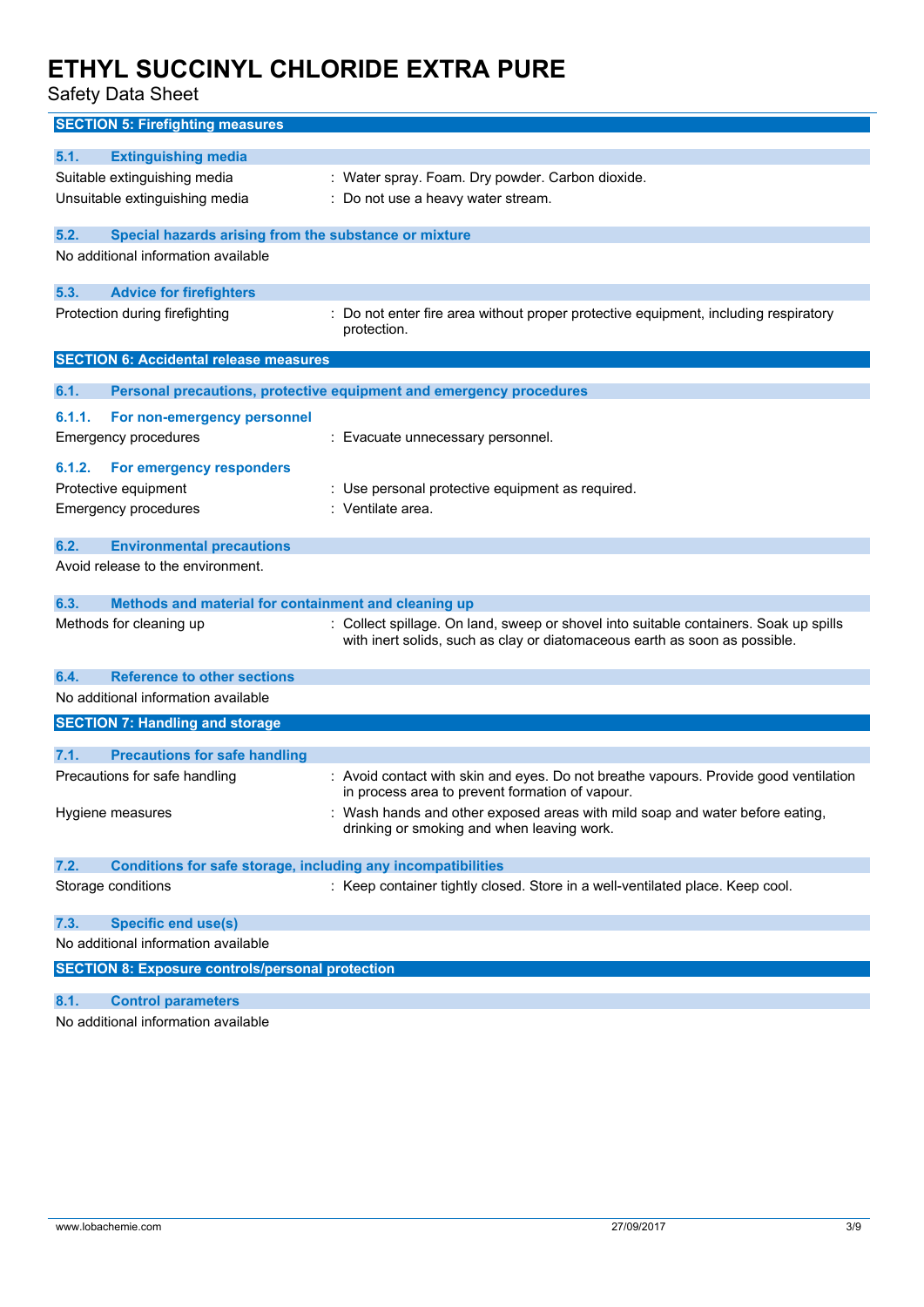Safety Data Sheet

| <b>Exposure controls</b><br>8.2.                              |                                     |  |  |  |  |
|---------------------------------------------------------------|-------------------------------------|--|--|--|--|
| Hand protection                                               | : Protective gloves                 |  |  |  |  |
| Eye protection                                                | Chemical goggles or safety glasses  |  |  |  |  |
| Skin and body protection                                      | : Wear suitable protective clothing |  |  |  |  |
| Respiratory protection<br>Wear respiratory protection         |                                     |  |  |  |  |
| <b>SECTION 9: Physical and chemical properties</b>            |                                     |  |  |  |  |
| 9.1.<br>Information on basic physical and chemical properties |                                     |  |  |  |  |
| Physical state                                                | : Liquid                            |  |  |  |  |
| Colour                                                        | : Clear colorless to yellow.        |  |  |  |  |
| Odour                                                         | : No data available                 |  |  |  |  |
| Odour threshold                                               | : No data available                 |  |  |  |  |
| pH                                                            | : No data available                 |  |  |  |  |
| Relative evaporation rate (butylacetate=1)                    | : No data available                 |  |  |  |  |
| Melting point                                                 | : No data available                 |  |  |  |  |
| Freezing point                                                | : No data available                 |  |  |  |  |
| Boiling point                                                 | : No data available                 |  |  |  |  |
| Flash point                                                   | : No data available                 |  |  |  |  |
| Auto-ignition temperature                                     | : No data available                 |  |  |  |  |
| Decomposition temperature                                     | : No data available                 |  |  |  |  |
| Flammability (solid, gas)                                     | : No data available                 |  |  |  |  |
| Vapour pressure                                               | : No data available                 |  |  |  |  |
| Relative vapour density at 20 °C                              | : No data available                 |  |  |  |  |
| Relative density                                              | : No data available                 |  |  |  |  |
| Solubility                                                    | : No data available                 |  |  |  |  |
| Log Pow                                                       | : No data available                 |  |  |  |  |
| Viscosity, kinematic                                          | : No data available                 |  |  |  |  |
| Viscosity, dynamic                                            | : No data available                 |  |  |  |  |
| Explosive properties                                          | : No data available                 |  |  |  |  |
| Oxidising properties                                          | : No data available                 |  |  |  |  |
| <b>Explosive limits</b>                                       | : No data available                 |  |  |  |  |
| <b>Other information</b><br>9.2.                              |                                     |  |  |  |  |
| No additional information available                           |                                     |  |  |  |  |
| <b>SECTION 10: Stability and reactivity</b>                   |                                     |  |  |  |  |

| 10.1. | <b>Reactivity</b>                 |
|-------|-----------------------------------|
|       | No additional information quailab |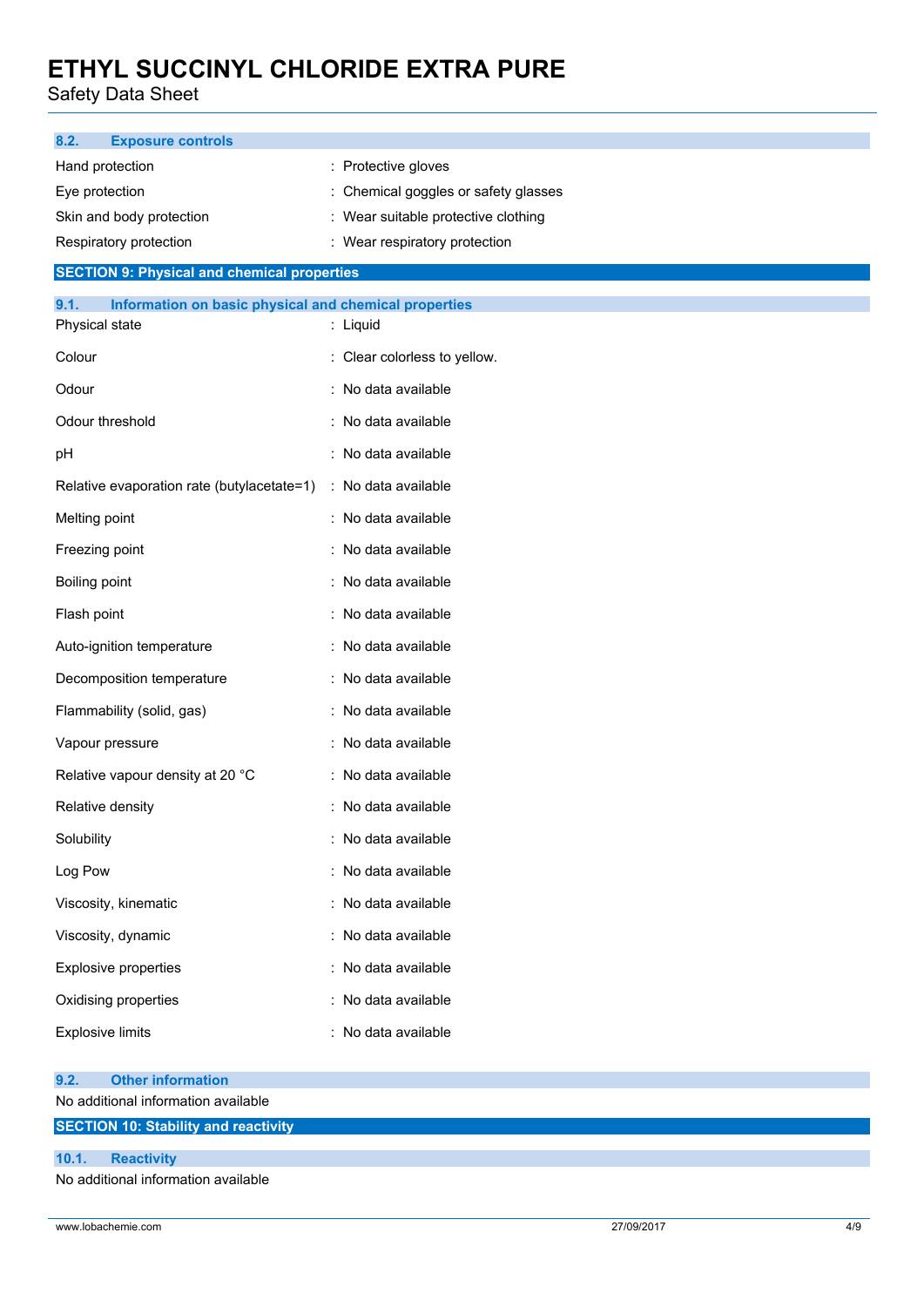Safety Data Sheet

| 10.2.<br><b>Chemical stability</b>                   |                                            |
|------------------------------------------------------|--------------------------------------------|
| No additional information available                  |                                            |
| <b>Possibility of hazardous reactions</b><br>10.3.   |                                            |
| No additional information available                  |                                            |
|                                                      |                                            |
| <b>Conditions to avoid</b><br>10.4.                  |                                            |
| Direct sunlight. Extremely high or low temperatures. |                                            |
|                                                      |                                            |
| 10.5.<br><b>Incompatible materials</b>               |                                            |
| No additional information available                  |                                            |
| 10.6.<br><b>Hazardous decomposition products</b>     |                                            |
| No additional information available                  |                                            |
|                                                      |                                            |
| <b>SECTION 11: Toxicological information</b>         |                                            |
|                                                      |                                            |
| 11.1.<br><b>Information on toxicological effects</b> |                                            |
| Acute toxicity                                       | : Not classified                           |
|                                                      |                                            |
| Skin corrosion/irritation                            | : Causes severe skin burns and eye damage. |
| Serious eye damage/irritation                        | : Serious eye damage, category 1, implicit |
| Respiratory or skin sensitisation                    | : Not classified                           |
| Germ cell mutagenicity                               | : Not classified                           |
| Carcinogenicity                                      | : Not classified                           |
|                                                      |                                            |
| Reproductive toxicity                                | : Not classified                           |
| Specific target organ toxicity (single               | : Not classified                           |
| exposure)                                            |                                            |
|                                                      |                                            |
| Specific target organ toxicity (repeated             | : Not classified                           |
| exposure)                                            |                                            |
|                                                      |                                            |
|                                                      |                                            |
| Aspiration hazard                                    | : Not classified                           |
|                                                      |                                            |

| <b>SECTION 12: Ecological information</b> |  |
|-------------------------------------------|--|
|-------------------------------------------|--|

| 12.1. Toxicity                      |  |  |  |
|-------------------------------------|--|--|--|
| No additional information available |  |  |  |

### **12.2. Persistence and degradability**

No additional information available

### **12.3. Bioaccumulative potential**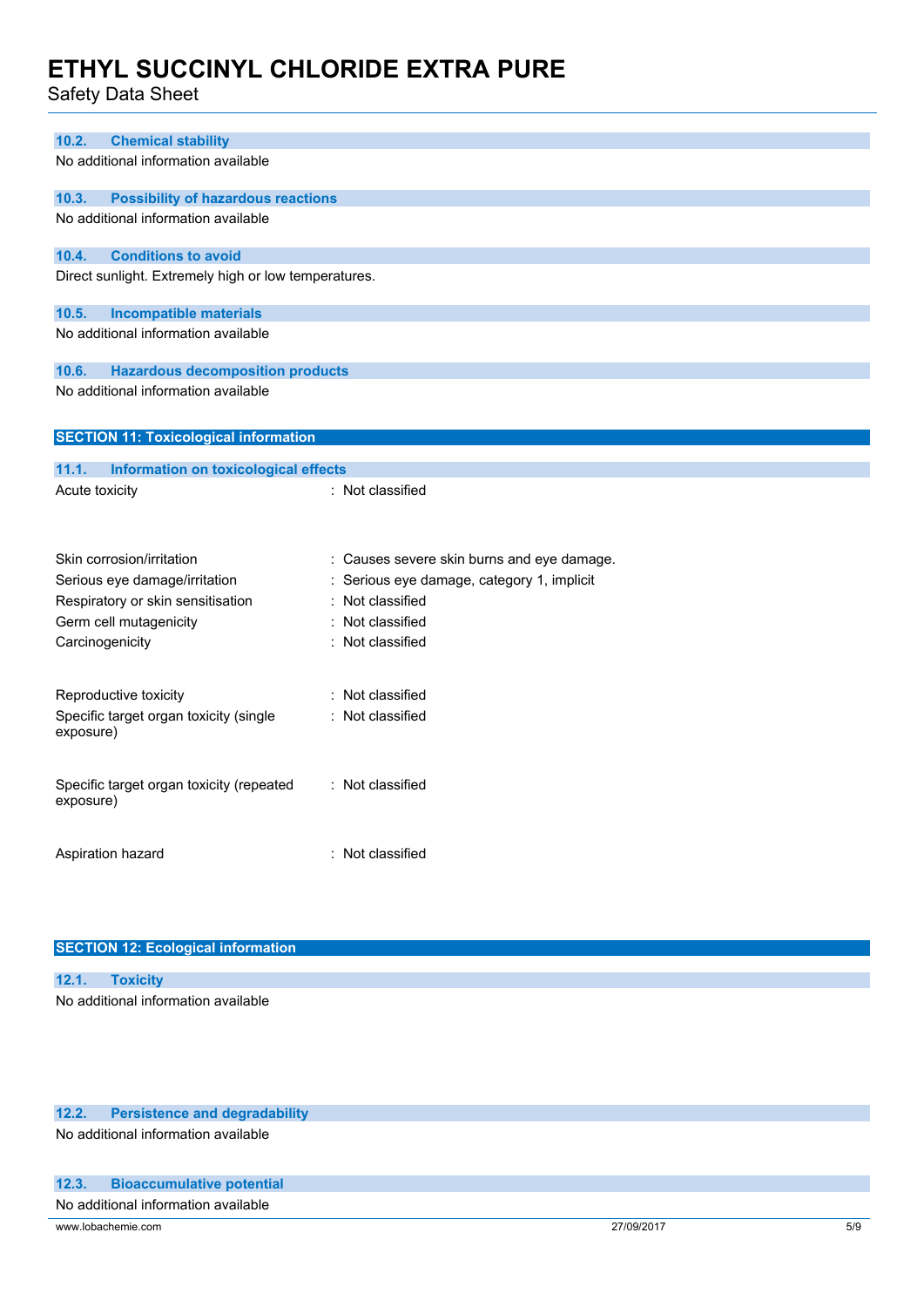Safety Data Sheet

| 12.4.<br><b>Mobility in soil</b>                   |                                                                 |
|----------------------------------------------------|-----------------------------------------------------------------|
| No additional information available                |                                                                 |
|                                                    |                                                                 |
| 12.5.<br><b>Results of PBT and vPvB assessment</b> |                                                                 |
| No additional information available                |                                                                 |
|                                                    |                                                                 |
|                                                    |                                                                 |
| 12.6.<br><b>Other adverse effects</b>              |                                                                 |
| No additional information available                |                                                                 |
| <b>SECTION 13: Disposal considerations</b>         |                                                                 |
| 13.1.<br><b>Waste treatment methods</b>            |                                                                 |
| No additional information available                |                                                                 |
| <b>SECTION 14: Transport information</b>           |                                                                 |
|                                                    |                                                                 |
| In accordance with ADR / RID / IMDG / IATA / ADN   |                                                                 |
|                                                    |                                                                 |
| 14.1.<br><b>UN number</b>                          |                                                                 |
| UN-No. (ADR)                                       | 3265                                                            |
| UN-No. (IMDG)                                      | 3265                                                            |
| UN-No.(IATA)                                       | 3265                                                            |
| UN-No.(ADN)                                        | : Not regulated                                                 |
| UN-No. (RID)                                       | : Not regulated                                                 |
| 14.2.<br><b>UN proper shipping name</b>            |                                                                 |
| Proper Shipping Name (ADR)                         | : CORROSIVE LIQUID, ACIDIC, ORGANIC, N.O.S.                     |
| Proper Shipping Name (IMDG)                        | : CORROSIVE LIQUID, ACIDIC, ORGANIC, N.O.S.                     |
| Proper Shipping Name (IATA)                        | : CORROSIVE LIQUID, ACIDIC, ORGANIC, N.O.S.                     |
| Proper Shipping Name (ADN)                         | : Not regulated                                                 |
| Proper Shipping Name (RID)                         | : Not regulated                                                 |
| Transport document description (ADR)               | : UN 3265 CORROSIVE LIQUID, ACIDIC, ORGANIC, N.O.S., 8, II, (E) |
| Transport document description (IMDG)              | : UN 3265 CORROSIVE LIQUID, ACIDIC, ORGANIC, N.O.S., 8, II      |
| Transport document description (IATA)              | : UN 3265 CORROSIVE LIQUID, ACIDIC, ORGANIC, N.O.S., 8, II      |
| 14.3.<br><b>Transport hazard class(es)</b>         |                                                                 |
| <b>ADR</b>                                         |                                                                 |
| Transport hazard class(es) (ADR)                   | : 8                                                             |
| Danger labels (ADR)                                | : 8                                                             |
|                                                    |                                                                 |
|                                                    |                                                                 |
|                                                    |                                                                 |
|                                                    |                                                                 |
|                                                    |                                                                 |
|                                                    |                                                                 |

| <b>IMDG</b>                       |     |
|-----------------------------------|-----|
| Transport hazard class(es) (IMDG) | : 8 |
| Danger labels (IMDG)              | : 8 |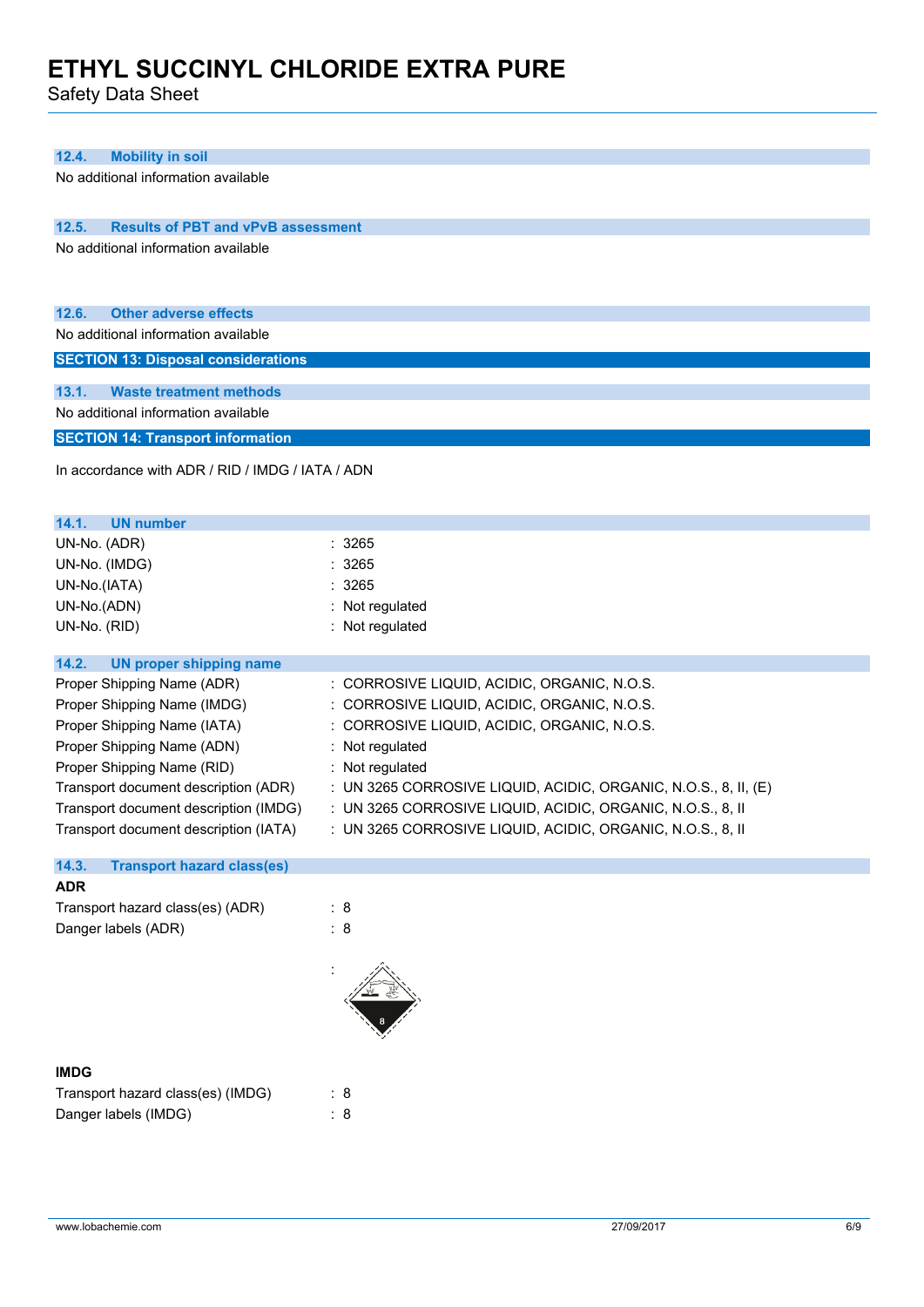Safety Data Sheet

| <b>IATA</b>                           |                                          |
|---------------------------------------|------------------------------------------|
| Transport hazard class(es) (IATA)     | $\therefore$ 8                           |
| Hazard labels (IATA)                  | : 8                                      |
|                                       |                                          |
| <b>ADN</b>                            |                                          |
| Transport hazard class(es) (ADN)      | : Not regulated                          |
|                                       |                                          |
| <b>RID</b>                            |                                          |
| Transport hazard class(es) (RID)      | : Not regulated                          |
| 14.4.<br><b>Packing group</b>         |                                          |
| Packing group (ADR)                   | $\therefore$ $\parallel$                 |
| Packing group (IMDG)                  | $\therefore$ $\parallel$                 |
| Packing group (IATA)                  | $\pm$ 11                                 |
| Packing group (ADN)                   | : Not regulated                          |
| Packing group (RID)                   | : Not regulated                          |
| <b>Environmental hazards</b>          |                                          |
| 14.5.                                 |                                          |
| Dangerous for the environment         | : No                                     |
| Marine pollutant<br>Other information | : No                                     |
|                                       | : No supplementary information available |
|                                       |                                          |

### **14.6. Special precautions for user**

| - Overland transport                                         |               |
|--------------------------------------------------------------|---------------|
| Classification code (ADR)                                    | : C3          |
| Special provision (ADR)                                      | : 274         |
| Limited quantities (ADR)                                     | : 1L          |
| Excepted quantities (ADR)                                    | E2            |
| Packing instructions (ADR)                                   | : P001, IBC02 |
| Mixed packing provisions (ADR)                               | : MP15        |
| Portable tank and bulk container<br>instructions (ADR)       | : T11         |
| Portable tank and bulk container special<br>provisions (ADR) | $:$ TP2, TP27 |
| Tank code (ADR)                                              | : L4BN        |
| Vehicle for tank carriage                                    | : AT          |
| Transport category (ADR)                                     | $\cdot$ 2     |
| Hazard identification number (Kemler No.)                    | : 80          |
| Orange plates                                                |               |
|                                                              | 326           |
|                                                              |               |

Tunnel restriction code (ADR) : E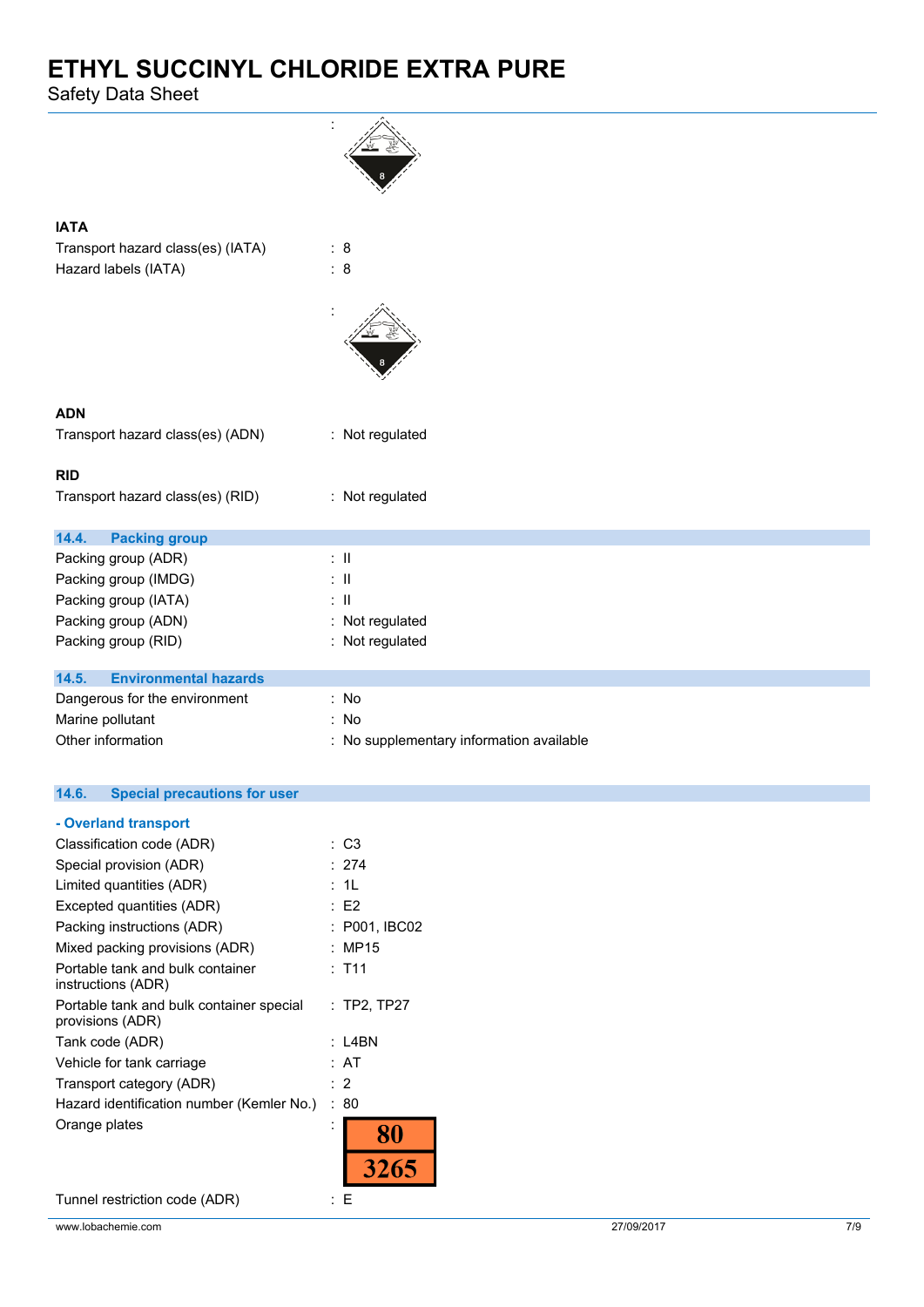Safety Data Sheet

| EAC code                                        | : 2X               |
|-------------------------------------------------|--------------------|
| APP code                                        | $\therefore$ B     |
| - Transport by sea                              |                    |
| Special provision (IMDG)                        | : 274              |
| Limited quantities (IMDG)                       | : 1L               |
| Excepted quantities (IMDG)                      | $\therefore$ E2    |
| Packing instructions (IMDG)                     | : P001             |
| IBC packing instructions (IMDG)                 | $\therefore$ IBC02 |
| Tank instructions (IMDG)                        | : T11              |
| Tank special provisions (IMDG)                  | $:$ TP2, TP27      |
| EmS-No. (Fire)                                  | $: F-A$            |
| EmS-No. (Spillage)                              | $: S-B$            |
| Stowage category (IMDG)                         | $\therefore$ B     |
| Stowage and handling (IMDG)                     | $:$ SW2            |
| - Air transport                                 |                    |
| PCA Excepted quantities (IATA)                  | $\therefore$ E2    |
| PCA Limited quantities (IATA)                   | : Y840             |
| PCA limited quantity max net quantity<br>(IATA) | : 0.5L             |
| PCA packing instructions (IATA)                 | :851               |
| PCA max net quantity (IATA)                     | : 1L               |
| CAO packing instructions (IATA)                 | : 855              |
| CAO max net quantity (IATA)                     | : 30L              |
| Special provision (IATA)                        | : A3               |
| ERG code (IATA)                                 | : 8L               |

**- Inland waterway transport**

Not regulated

### **- Rail transport**

Not regulated

**14.7. Transport in bulk according to Annex II of MARPOL 73/78 and the IBC Code**

Not applicable

**SECTION 15: Regulatory information**

**15.1. Safety, health and environmental regulations/legislation specific for the substance or mixture**

**15.1.1. EU-Regulations**

No REACH Annex XVII restrictions

ETHYL SUCCINYL CHLORIDE EXTRA PURE is not on the REACH Candidate List ETHYL SUCCINYL CHLORIDE EXTRA PURE is not on the REACH Annex XIV List

### **15.1.2. National regulations**

### **Germany**

12th Ordinance Implementing the Federal : Is not subject of the 12. BlmSchV (Hazardous Incident Ordinance)Immission Control Act - 12.BImSchV